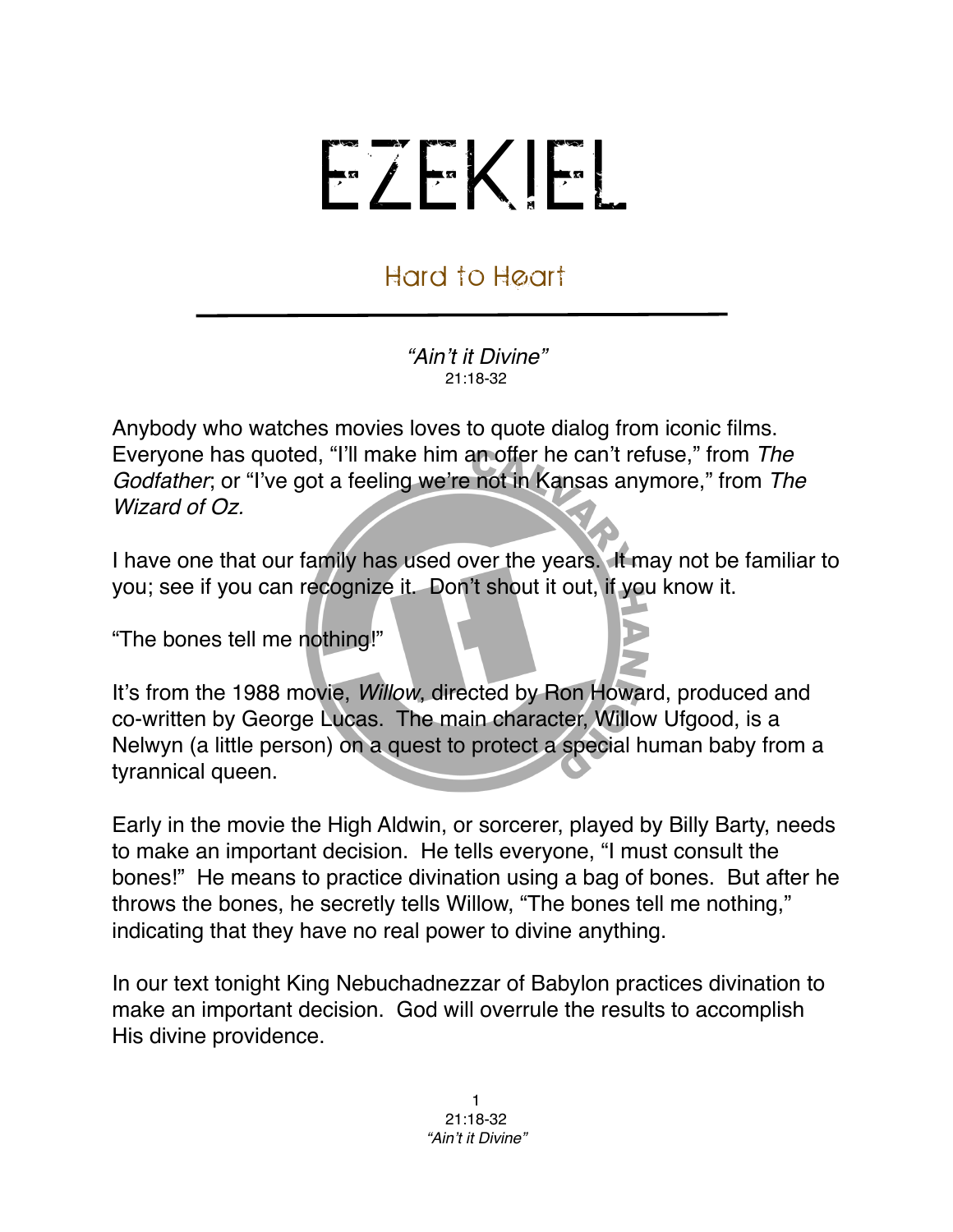Ezekiel 21:18 The word of the Lord came to me again, saying:

Ezekiel 21:19 "And son of man, appoint for yourself two ways for the sword of the king of Babylon to go; both of them shall go from the same land. Make a sign; put it at the head of the road to the city.

Ezekiel 21:20 Appoint a road for the sword to go to Rabbah of the Ammonites, and to Judah, into fortified Jerusalem.

Ezekiel was called upon to draw some sort of sketch of the road from Babylon to Rabbah of the Ammonites and to Jerusalem. It was a visual representation to say that Nebuchadnezzar was coming to execute judgment upon both cities; he just wasn't sure which one to hit first.

The Jews in Jerusalem had tried to ally with the Ammonites against Babylon in about 593BC. It was a foolish alliance that would bring serious repercussions upon both cities. CA

Alliances carry consequences. Be careful in business and even in friendships.

Ezekiel 21:21 For the king of Babylon stands at the parting of the road, at the fork of the two roads, to use divination: he shakes the arrows, he consults the images, he looks at the liver.

We call this kind of thing ʻdivination.' One definition of divination is,

...the attempt to gain insight into a question or situation by way of a standardized process or ritual. Diviners ascertain their interpretations of how a questioner should proceed by reading signs, events, or omens, or through alleged contact with a supernatural agency.

Forms of divination common to our culture would be astrology, cards (like Tarrot cards), palm reading, numerology, and the ouija board.

Believe it or not there is now something called cybermancy, a form of divination utilizing computers. These are usually divination programs, but may include reference materials, such as programs which track the phase of the moon, which practitioners of ritual magic need for timing their spells. Astrologers have long used computers to create their charts.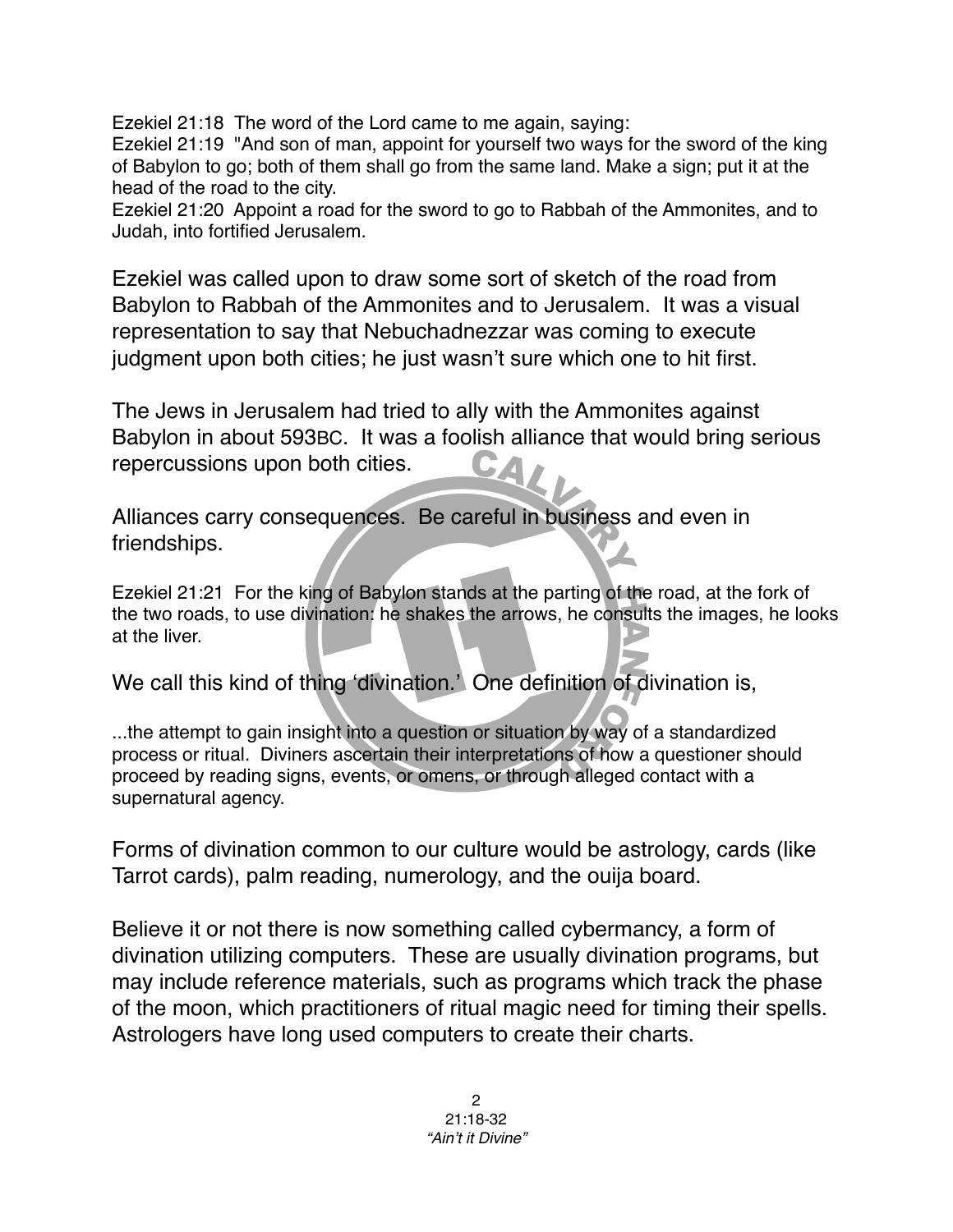Nebuchadnezzar employed the common means of sixth-century divination.

- 1. First there was the process of making arrows with names, placing them in a quiver, whirling them about, and the first one to fall out was the answer of the god you were invoking.
- 2. Second, "images," or idols, were consulted. I'm not sure how they ʻanswered.' Probably like the casting of lots.
- 3. Third, the liver of a dead sheep was examined and the answer from your god was determined by the color and peculiar markings of the liver.

Nebuchadnezzar employed all three methods with the same result: lay siege first to Jerusalem. *So that*'*s what he did!*

Ezekiel 21:22 In his right hand is the divination for Jerusalem: to set up battering rams, to call for a slaughter, to lift the voice with shouting, to set battering rams against the gates, to heap up a siege mound, and to build a wall.

Ezekiel somehow represented the advance of the Babylonian armies along the road to Jerusalem, and the siege of Jerusalem. He was a master with props! It was like "Ezekiel Light & Magic."

Ezekiel 21:23 And it will be to them like a false divination in the eyes of those who have sworn oaths with them; but he will bring their iniquity to remembrance, that they may be taken.

The residents of Jerusalem thought of Nebuchadnezzar's use of divination as something "false" that God would not honor. In other words, since Nebuchadnezzar was appealing to false and forbidden practices, the God of Israel would stop him before he got to Jerusalem.

Nope. Not gonna happen.

"Those who have sworn oaths" seems to refer to the Jews trusting in their covenant relationship with Jehovah to save them, even though they were walking in iniquity and practicing open idolatry.

As I explained a week or so ago, just because Israel was God's elect nation it did not mean you were automatically saved. It didn't give you a free pass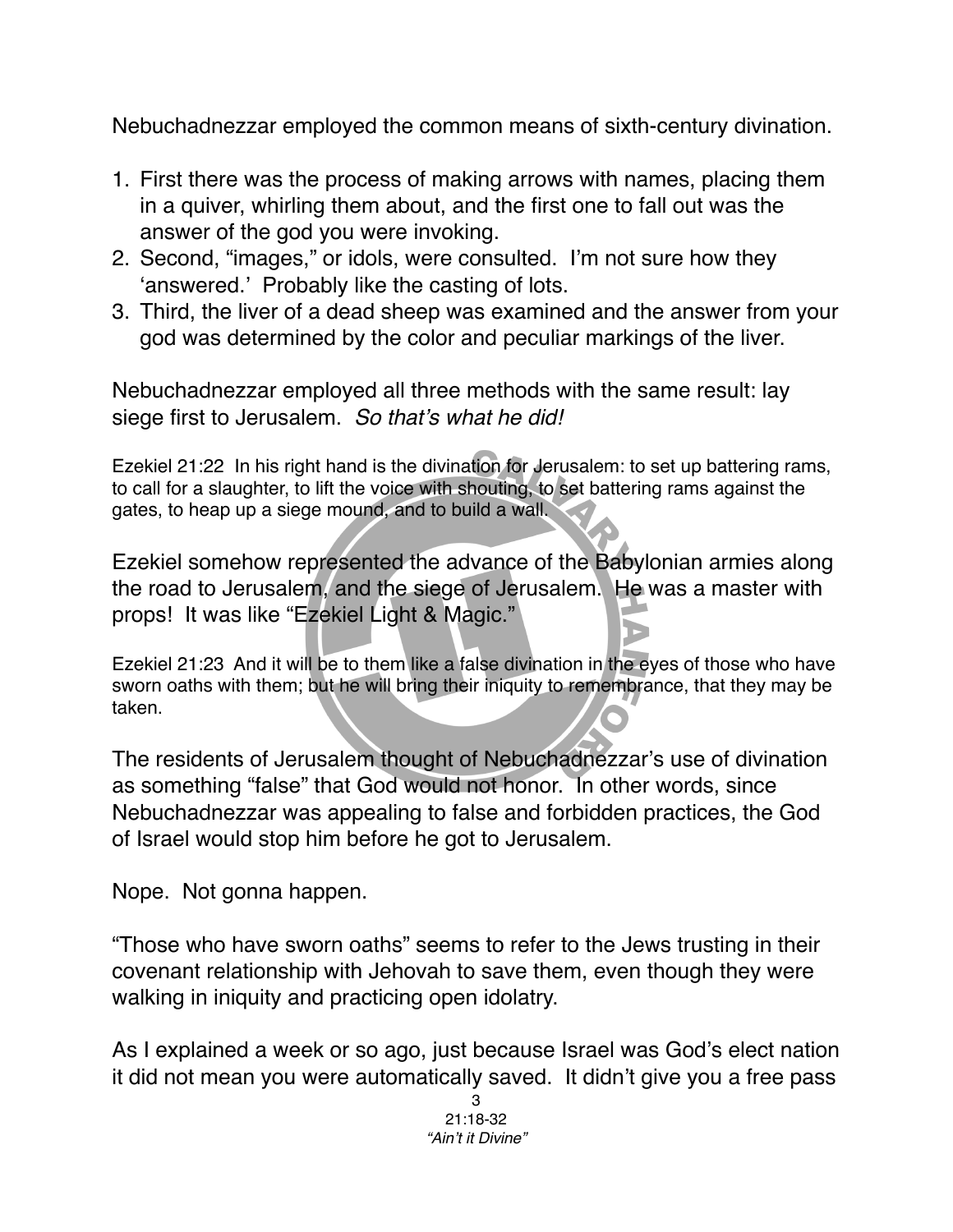to sin against God's revealed word and will. Throughout Israel's history only a remnant were saved - those who believed God and to whom God accounted it as righteousness.

God didn't use divination, He didn't condone it, with Nebuchadnezzar. He overruled it to accomplish His purposes on the earth.

There are multiple Scriptures warning believers against the use of any form of divination. Deuteronomy 18:10-14 is an example.

Deuteronomy 18:10 There shall not be found among you anyone who makes his son or his daughter pass through the fire, or one who practices witchcraft, or a soothsayer, or one who interprets omens, or a sorcerer,

Deuteronomy 18:11 or one who conjures spells, or a medium, or a spiritist, or one who calls up the dead.

Deuteronomy 18:12 For all who do these things are an abomination to the Lord, and because of these abominations the Lord your God drives them out from before you. Deuteronomy 18:13 You shall be blameless before the Lord your God.

Deuteronomy 18:14 For these nations which you will dispossess listened to soothsayers and diviners; but as for you, the Lord your God has not appointed such for you.

Punishment was severe:

Leviticus 20:27 'A man or a woman who is a medium, or who has familiar spirits, shall surely be put to death; they shall stone them with stones. Their blood shall be upon them.' "

*Stay away from all that stuff!* Even as an entertainment, be very careful with it.

We have liberty. We don't have liberty to engage in anything specifically prohibited by Scripture.

I'm not going to give you a list of movies or books or TV programs you can and cannot watch. I am, however, going to encourage you to think hard about anything involving the supernatural, especially if you have kids.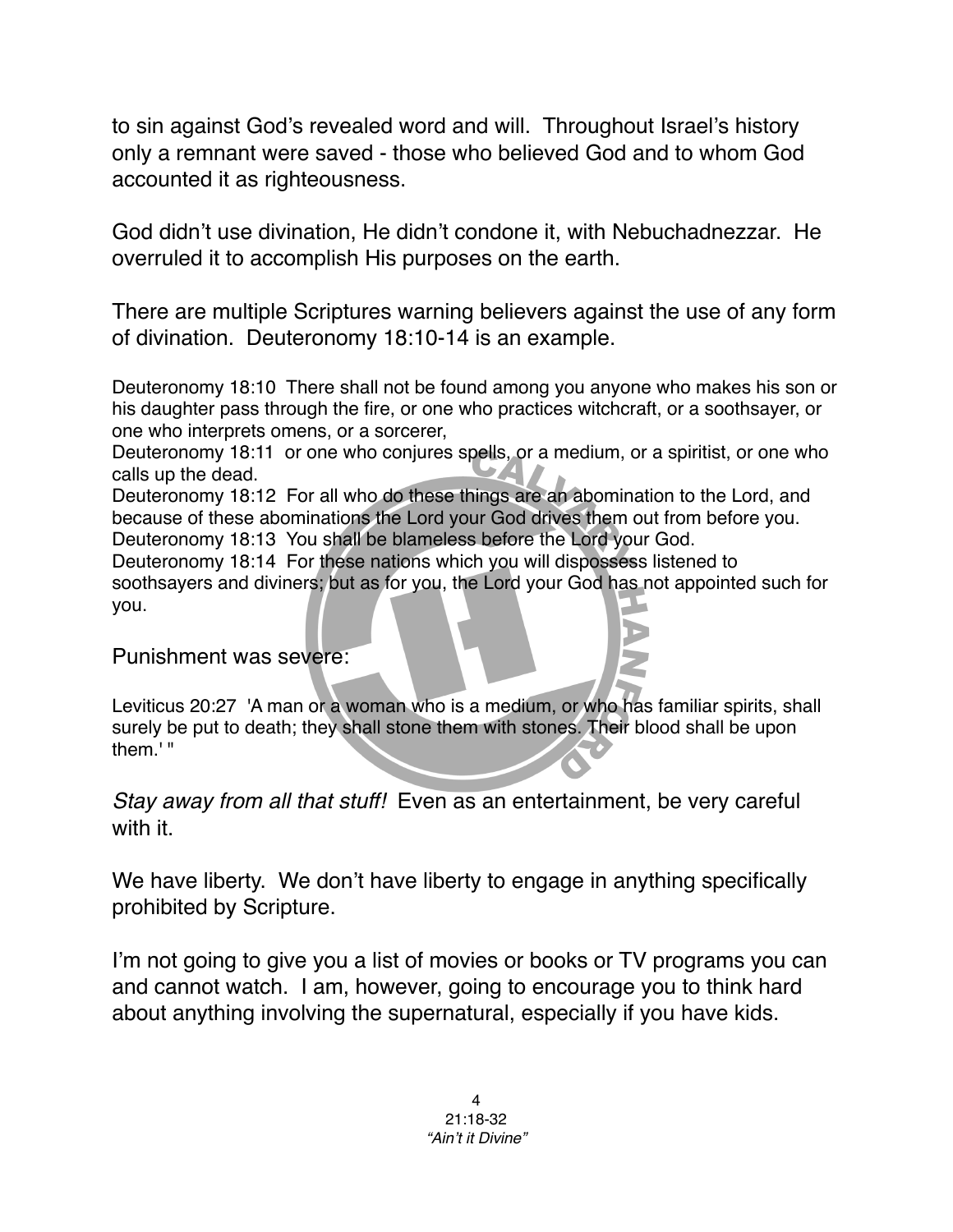These next few verses, twenty-four through twenty-seven, are extremely insightful. They mark something very dramatic.

Ezekiel 21:24 "Therefore thus says the Lord God: 'Because you have made your iniquity to be remembered, in that your transgressions are uncovered, so that in all your doings your sins appear - because you have come to remembrance, you shall be taken in hand.

Ezekiel 21:25 'Now to you, O profane, wicked prince of Israel, whose day has come, whose iniquity shall end,

Ezekiel 21:26 thus says the Lord God: "Remove the turban, and take off the crown; Nothing shall remain the same. Exalt the humble, and humble the exalted.

Ezekiel 21:27 Overthrown, overthrown, I will make it overthrown! It shall be no longer, Until He comes whose right it is, And I will give it to Him." '

Verse twenty-four is another announcement of the impending judgment at the hands of Babylon.

The "profane, wicked prince of Israel" was governor Zedekiah whose rebellion politically against Nebuchadnezzar was the final straw bringing the siege upon them.

It's what comes next that is amazing. "Remove the turban, and take off the crown." The turban was the headdress of the high priest. The crown was, of course, the headdress of the king.

The priesthood and the kingship were to be "overthrown, overthrown, overthrown...Until He comes whose right it is..." The "He" is, of course, the Messiah, the Savior, Jesus Christ.

What these verses declare is that there will be no effective priesthood or king in Israel until the Second Coming of Jesus when the Father "will give it to Him."

Since the time of the Babylonian destruction of Jerusalem and the Temple, there has been no effective priesthood. Yes, there was a Temple after that, with priests serving in it, at least up until 70AD. But in that Temple there was no ark of the covenant, no mercy seat, and therefore no presence of the glory of God.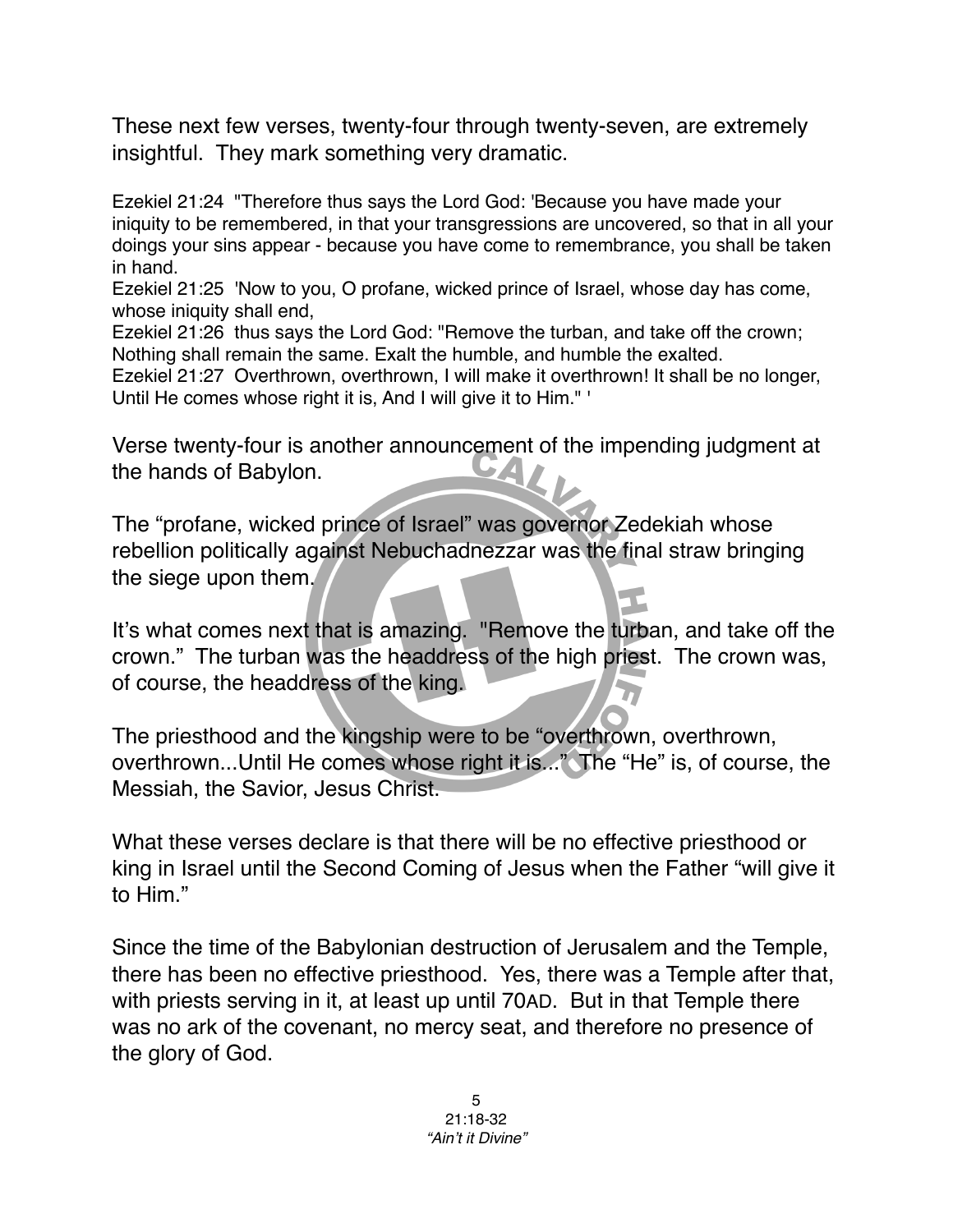As we report on Sundays in our Prophecy Updates, the Temple Institute in Israel has made most of the implements needed in a rebuilt Temple. They can now identify, genetically, the priests.

## **But none of that can cancel-out what God said through Ezekiel.**

As far as kings go, there has been no king from the line of David since Ezekiel spoke these words.

If you were writing a history of Israel from then til the Second Coming, it's subtitle could be the phrase in verse twenty-six, "Nothing shall remain the same. Exalt the humble, and humble the exalted."

The residents of Rabbah must have breathed a sigh of relief when it was reported that the Babylonian armies turned toward Jerusalem. It was but a brief respite for them, however.

Ezekiel 21:28 "And you, son of man, prophesy and say, 'Thus says the Lord God concerning the Ammonites and concerning their reproach,' and say: 'A sword, a sword is drawn, Polished for slaughter, For consuming, for flashing -

Ezekiel 21:29 While they see false visions for you, While they divine a lie to you, To bring you on the necks of the wicked, the slain Whose day has come, Whose iniquity shall end.

Ezekiel 21:30 'Return it to its sheath. I will judge you In the place where you were created, In the land of your nativity.

Ezekiel 21:31 I will pour out My indignation on you; I will blow against you with the fire of My wrath, And deliver you into the hands of brutal men who are skillful to destroy. Ezekiel 21:32 You shall be fuel for the fire; Your blood shall be in the midst of the land. You shall not be remembered, For I the Lord have spoken.' "

The Ammonites were descendants of Abraham's nephew, Lot, and were, thus, near relatives to the Jews.

The Ammonites had their seers, soothsayers, diviners, and false prophets, which they are bid to be aware of, and are cautioned against hearkening to. These told them they were in the utmost safety, and that the king of Babylon would not come against them; or, if he did, would not succeed.